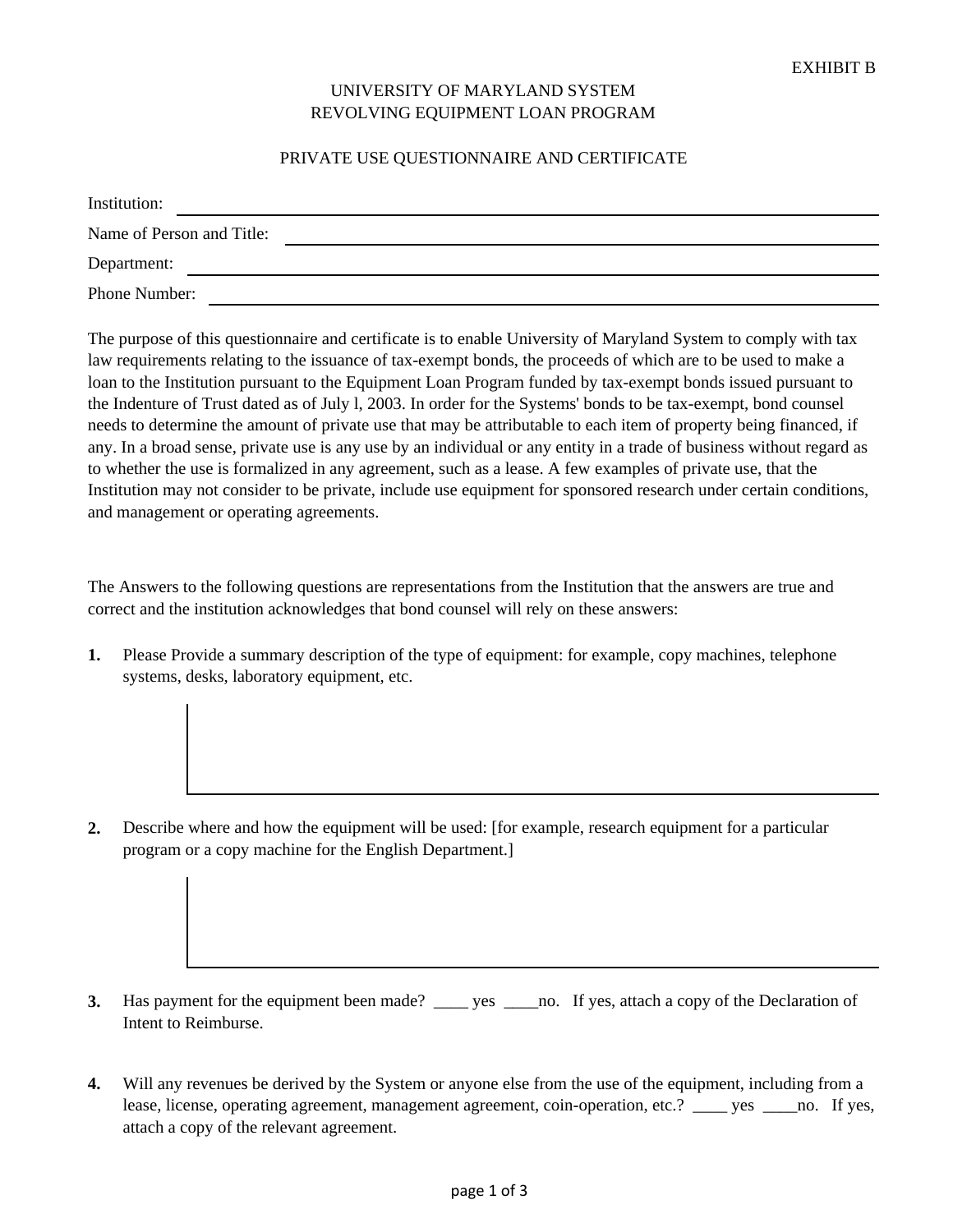- **5.** Will any of the equipment be used in sponsored research? \_\_\_\_ yes \_\_\_\_no. If yes, answer the following questions 5.1 through 5.6, as applicable, for each sponsored research arrangement pertaining to the equipment. If no, skip to 6:
	- **5.1** Who is the sponsor of the research, if known?
	- **5.2** If sponsors are not known at this time, will any of the sponsors anticipated be the Federal Government or private industry? \_\_\_\_ yes \_\_\_\_no.
	- **5.3** Will the sponsored research activity constitute basic research, i.e. any original investigation for the advancement of scientific knowledge not having a specific commercial objective. (For example product testing supporting the trade or business of a specific nongovernmental person is not treated as basic research.) \_\_\_\_ yes \_\_\_\_no. If no, describe the research activity:

**5.4** Will the System determine the research to be performed and the manner in which it is to be performed (for example, selection of the personnel to perform the research)? \_\_\_\_ yes \_\_\_\_no. If no, describe how the research will be organized and managed:

**5.5** Will the agreement sponsoring the research give to the System exclusive and complete title and ownership to the research and to all patents, licenses, technology and other legal rights to any product or technology developed from the research? \_\_\_\_ yes \_\_\_\_no. If no, identify who else has an interest and describe the interest